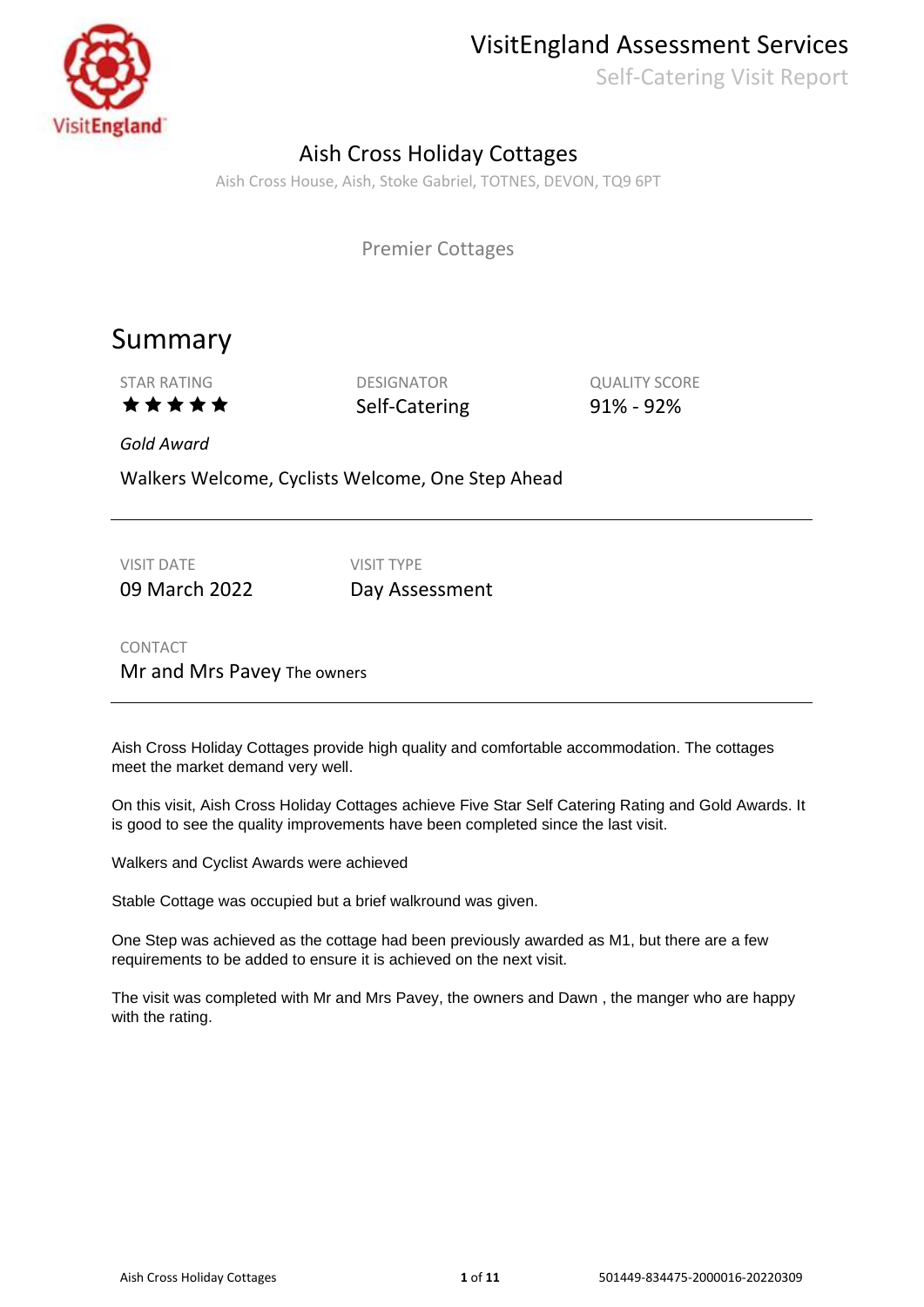## Quality Rating

### How the Overall Quality Rating is Achieved

When VisitEngland assessors visit your property, they will evaluate and give a quality score to all aspects of the accommodation and service.

The total of all these scores establishes an overall percentage score for quality. Based on this score, establishments will be given an overall quality rating on a scale of One to Five Stars, based on the chart below, as long as all minimum entry requirements for the star rating are met.

| 1 STAR    | 2 STAR    | 3 STAR       | 4 STAR    | 5 STAR   |
|-----------|-----------|--------------|-----------|----------|
| 34% - 47% | 48% - 59% | $60\%$ - 74% | 75% - 86% | 87%-100% |

There are five levels of quality ranging from One to Five Stars. To obtain a higher star rating a progressively higher quality and range of services and physical facilities should be provided across all areas with particular emphasis in the following five key areas:

| <b>BEDROOMS</b>     |           |               |               |          |
|---------------------|-----------|---------------|---------------|----------|
| 1 STAR              | 2 STAR    | 3 STAR        | 4 STAR        | 5 STAR   |
| 34% - 47%           | 48% - 59% | 60% - 74%     | 75% - 86%     | 87%-100% |
| <b>BATHROOMS</b>    |           |               |               |          |
| 1 STAR              | 2 STAR    | 3 STAR        | 4 STAR        | 5 STAR   |
| 34% - 47%           | 48% - 59% | $60\% - 74\%$ | 75% - 86%     | 87%-100% |
| <b>CLEANLINESS</b>  |           |               |               |          |
| 1 STAR              | 2 STAR    | 3 STAR        | 4 STAR        | 5 STAR   |
| $60\% - 64\%$       | 65% - 69% | 70% - 79%     | $80\% - 89\%$ | 90%-100% |
| <b>PUBLIC AREAS</b> |           |               |               |          |
| 1 STAR              | 2 STAR    | 3 STAR        | 4 STAR        | 5 STAR   |
| 34% - 47%           | 48% - 59% | 60% - 74%     | 75% - 86%     | 87%-100% |
| <b>KITCHENS</b>     |           |               |               |          |
| 1 STAR              | 2 STAR    | 3 STAR        | 4 STAR        | 5 STAR   |
| 34% - 47%           | 48% - 59% | 60% - 74%     | 75% - 86%     | 87%-100% |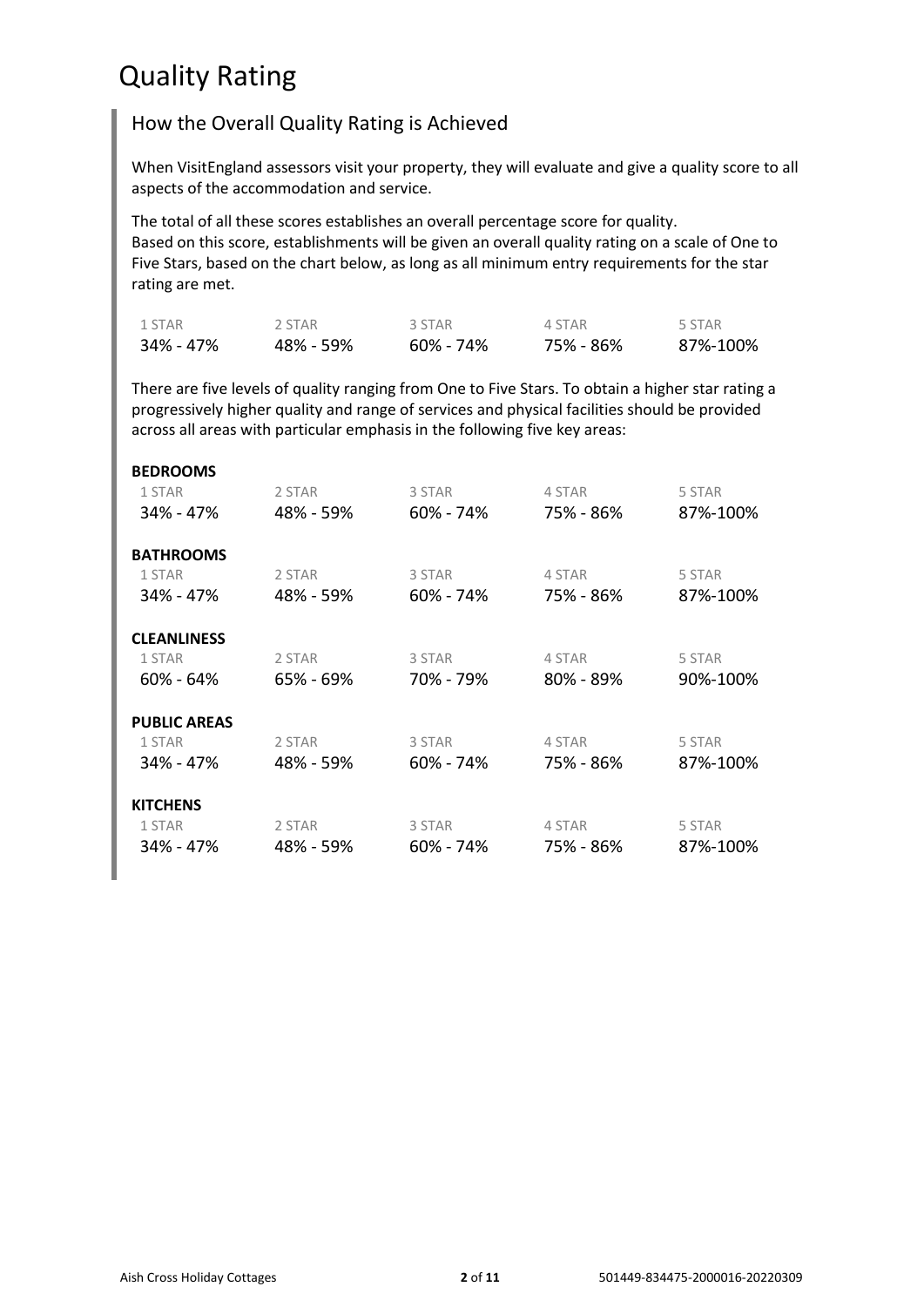| Group: Coach House and Stable                                  |              | 92%        | 5 Star        |
|----------------------------------------------------------------|--------------|------------|---------------|
|                                                                | <b>SCORE</b> | PERCENTAGE | <b>RATING</b> |
| Exterior                                                       | 14           | 93%        |               |
| Appearance of Buildings/Kerb Appeal                            | 4            |            |               |
| Grounds/Gardens/Parking                                        | 5            |            |               |
| Privacy/Peace & Quiet                                          | 5            |            |               |
| Cleanliness                                                    | 20           | 100%       | 5 Star        |
| Bedrooms                                                       | 5            |            |               |
| Bathrooms                                                      | 5            |            |               |
| Living/Dining Areas                                            | 5            |            |               |
| Kitchen                                                        | 5            |            |               |
| Management & Efficiency                                        | 14           | 93%        |               |
| Pre-arrival Information                                        | 5            |            |               |
| Welcome & Arrival Procedure                                    | 5            |            |               |
| In-unit Guest Info & Personal Touches                          | 4            |            |               |
| <b>Public Areas</b>                                            | 23           | 92%        | 5 Star        |
| Decoration                                                     | 5            |            |               |
| Flooring                                                       | 5            |            |               |
| Furniture/Furnishings/Fittings                                 | 4            |            |               |
| Lighting/Heating/Ventilation                                   | 5            |            |               |
| Space/Comfort/Ease of use                                      | 4            |            |               |
| Bedrooms                                                       | 32           | 91%        | 5 Star        |
| Decoration                                                     | 5            |            |               |
| Flooring                                                       | 5            |            |               |
| Furniture/Furnishings/Fittings<br>Lighting/Heating/Ventilation | 4<br>4       |            |               |
| <b>Beds</b>                                                    | 5            |            |               |
| Bedding & Bed Linen                                            | 5            |            |               |
| Space/Comfort/Ease of use                                      | 4            |            |               |
| <b>Bathrooms</b>                                               | 22           | 88%        | 5 Star        |
| Decoration                                                     | 5            |            |               |
| Flooring                                                       | 5            |            |               |
| Furniture/Fittings/Sanitaryware                                | 4            |            |               |
| Lighting/Heating/Ventilation                                   | 4            |            |               |
| Space/Comfort/Ease of use                                      | 4            |            |               |
| Kitchen                                                        | 37           | 92%        | 5 Star        |
| Decoration                                                     | 5            |            |               |
| Flooring                                                       | 5            |            |               |
| Furniture/Furnishings/Fittings                                 | 5            |            |               |
| Lighting/Heating/Ventilation                                   | 5            |            |               |
| Electrical & Gas Equipment                                     | 5            |            |               |
| Crockery/Cutlery/Glassware<br>Kitchenware/Pans/Utensils        | 4<br>4       |            |               |
| Space/Comfort/Ease of use                                      | 4            |            |               |
|                                                                |              |            |               |
| <b>Additional Facilities</b>                                   | 9            | 90%        |               |
| Laundry<br>Recreation                                          | 5<br>4       |            |               |
|                                                                |              |            |               |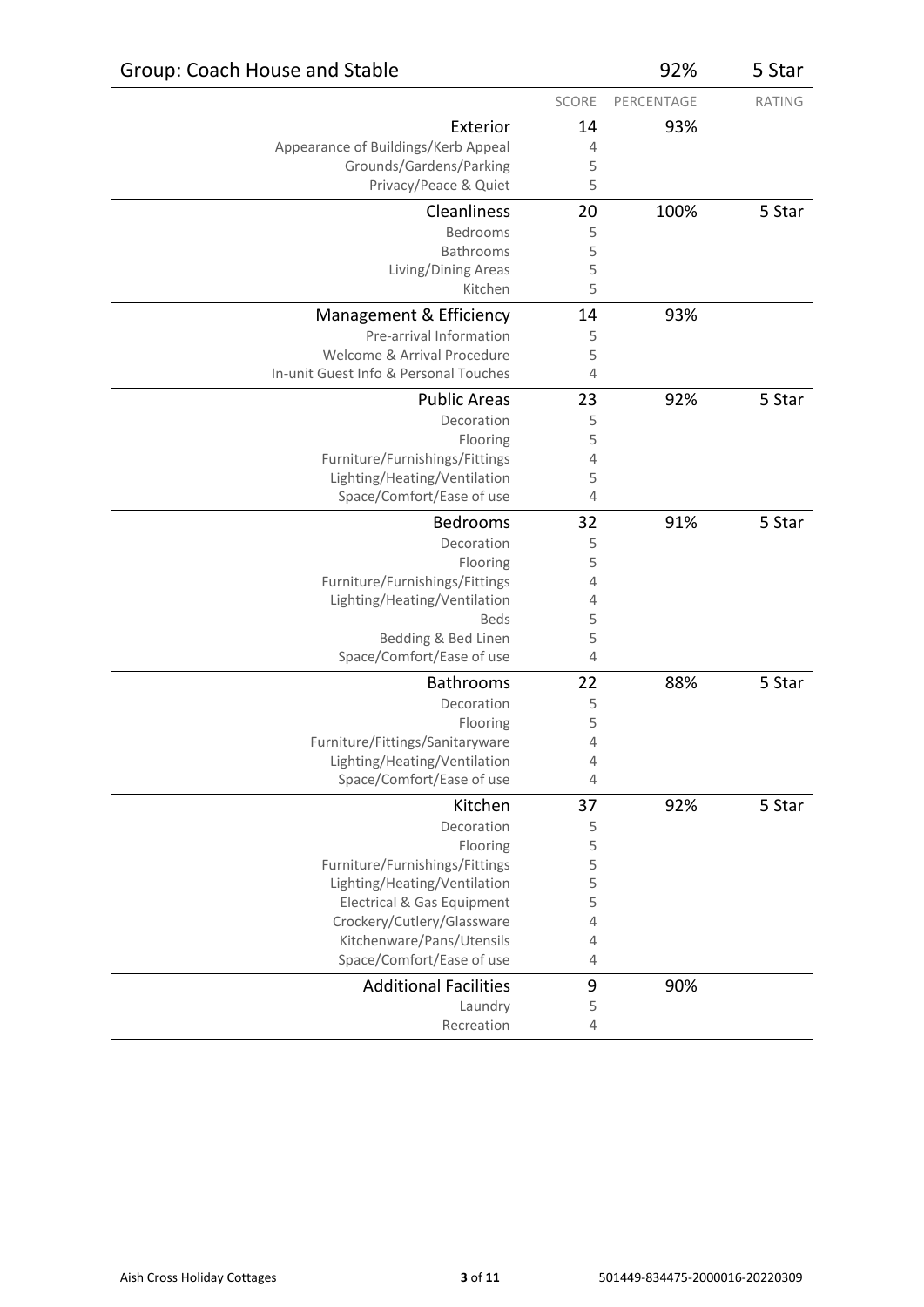| Group: The Hayloft                                             |                | 91%        | 5 Star        |
|----------------------------------------------------------------|----------------|------------|---------------|
|                                                                | SCORE          | PERCENTAGE | <b>RATING</b> |
| Exterior                                                       | 15             | 100%       |               |
| Appearance of Buildings/Kerb Appeal                            | 5              |            |               |
| Grounds/Gardens/Parking                                        | 5              |            |               |
| Privacy/Peace & Quiet                                          | 5              |            |               |
| Cleanliness                                                    | 20             | 100%       | 5 Star        |
| Bedrooms                                                       | 5              |            |               |
| Bathrooms                                                      | 5              |            |               |
| Living/Dining Areas                                            | 5              |            |               |
| Kitchen                                                        | 5              |            |               |
| Management & Efficiency                                        | 14             | 93%        |               |
| Pre-arrival Information                                        | 5              |            |               |
| Welcome & Arrival Procedure                                    | 5              |            |               |
| In-unit Guest Info & Personal Touches                          | $\overline{4}$ |            |               |
| <b>Public Areas</b>                                            | 23             | 92%        | 5 Star        |
| Decoration                                                     | 5              |            |               |
| Flooring                                                       | 5              |            |               |
| Furniture/Furnishings/Fittings                                 | 4              |            |               |
| Lighting/Heating/Ventilation                                   | 5              |            |               |
| Space/Comfort/Ease of use                                      | 4              |            |               |
| Bedrooms                                                       | 31             | 88%        | 5 Star        |
| Decoration                                                     | 5              |            |               |
| Flooring                                                       | 5              |            |               |
| Furniture/Furnishings/Fittings<br>Lighting/Heating/Ventilation | 4<br>4         |            |               |
| <b>Beds</b>                                                    | 5              |            |               |
| Bedding & Bed Linen                                            | 5              |            |               |
| Space/Comfort/Ease of use                                      | 3              |            |               |
| Bathrooms                                                      | 22             | 88%        | 5 Star        |
| Decoration                                                     | 5              |            |               |
| Flooring                                                       | 5              |            |               |
| Furniture/Fittings/Sanitaryware                                | 4              |            |               |
| Lighting/Heating/Ventilation                                   | 4              |            |               |
| Space/Comfort/Ease of use                                      | 4              |            |               |
| Kitchen                                                        | 35             | 87%        | 5 Star        |
| Decoration                                                     | 4              |            |               |
| Flooring                                                       | 5              |            |               |
| Furniture/Furnishings/Fittings                                 | 5              |            |               |
| Lighting/Heating/Ventilation                                   | $\overline{4}$ |            |               |
| Electrical & Gas Equipment                                     | 5              |            |               |
| Crockery/Cutlery/Glassware                                     | $\overline{4}$ |            |               |
| Kitchenware/Pans/Utensils<br>Space/Comfort/Ease of use         | 4<br>4         |            |               |
|                                                                |                |            |               |
| <b>Additional Facilities</b>                                   | 9              | 90%        |               |
| Laundry                                                        | 5              |            |               |
| Recreation                                                     | $\overline{4}$ |            |               |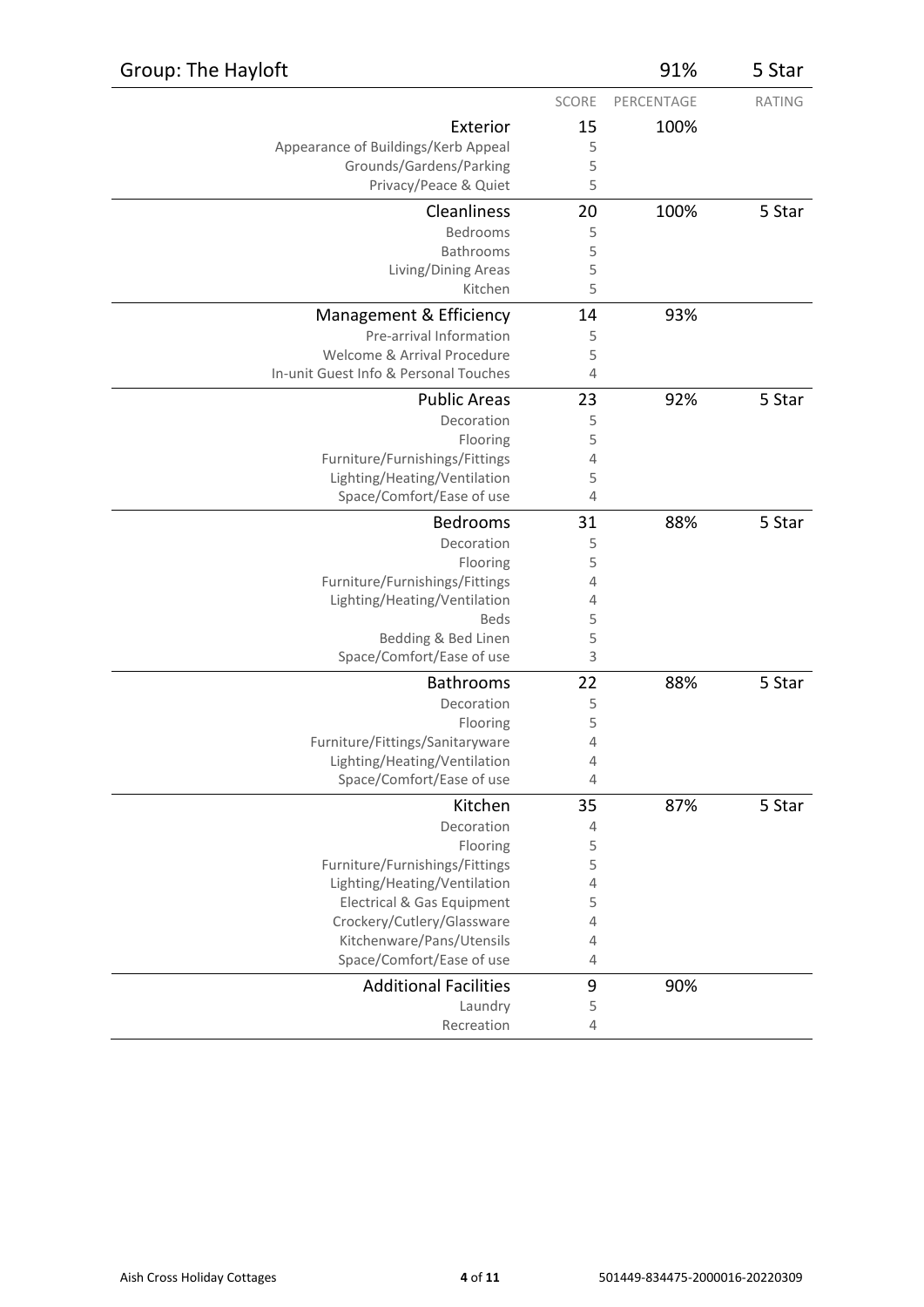# Exterior

### Coach House and Stable

The appearance of the cottages are very well maintained, however the conservatory glass has blown in The Coach House. New bedroom windows have been added in The Coach House. Large communal gardens for the guests to enjoy. Gravelled parking area. Clear signage and the name can been seen at the end of the road.

# Cleanliness

#### Coach House and Stable

The cottages were viewed in between bookings and pristine levels of cleanliness were noted throughout.

Surfaces were dust free and the flooring was immaculate. Sanitary ware in all of the bathrooms is gleaming. Kitchen cupboards were free from any debris.

It is good to see the exceptional levels of cleanliness were noted throughout each property.

# Management & Efficiency

### Coach House and Stable

All the bookings are completed via the online system and guests are interacted regularly prior to the arrival.

Excellent welcome hamper is provided for the guests on arrival.

A wide selection of accessories which include flat screen televisions, books, games and wireless internet. It is suggested that Alexa or Google hub or Apple pod.

Guest information presents very well.

### Public Areas

#### Coach House and Stable

Very spacious lounges with immaculate decoration. Excellent non slip floors fitted. High quality furniture with comfortable seating. Warmth by an efficient heating system and focal wood burners.

### Bedrooms

#### Coach House and Stable

Very spacious bedrooms with pristine decoration. Excellent carpeting, which is very comfortable under foot. High quality furniture with a selection of hangers. Firm and supportive mattresses which were dressed in pristine linen. Warmth by central heating and the lighting is well placed.

### Bathrooms

#### Coach House and Stable

Excellent provision of bathrooms with fully tiled walls and excellent tiled floors. A gap was noted in the tiles in The Coach House. High quality sanitary ware which includes new Jacuzzi bath in The Coach House and new mirror. Effective LED spotlighting.

New bathroom has been installed in Stable cottage since the last visit and modern mirrors.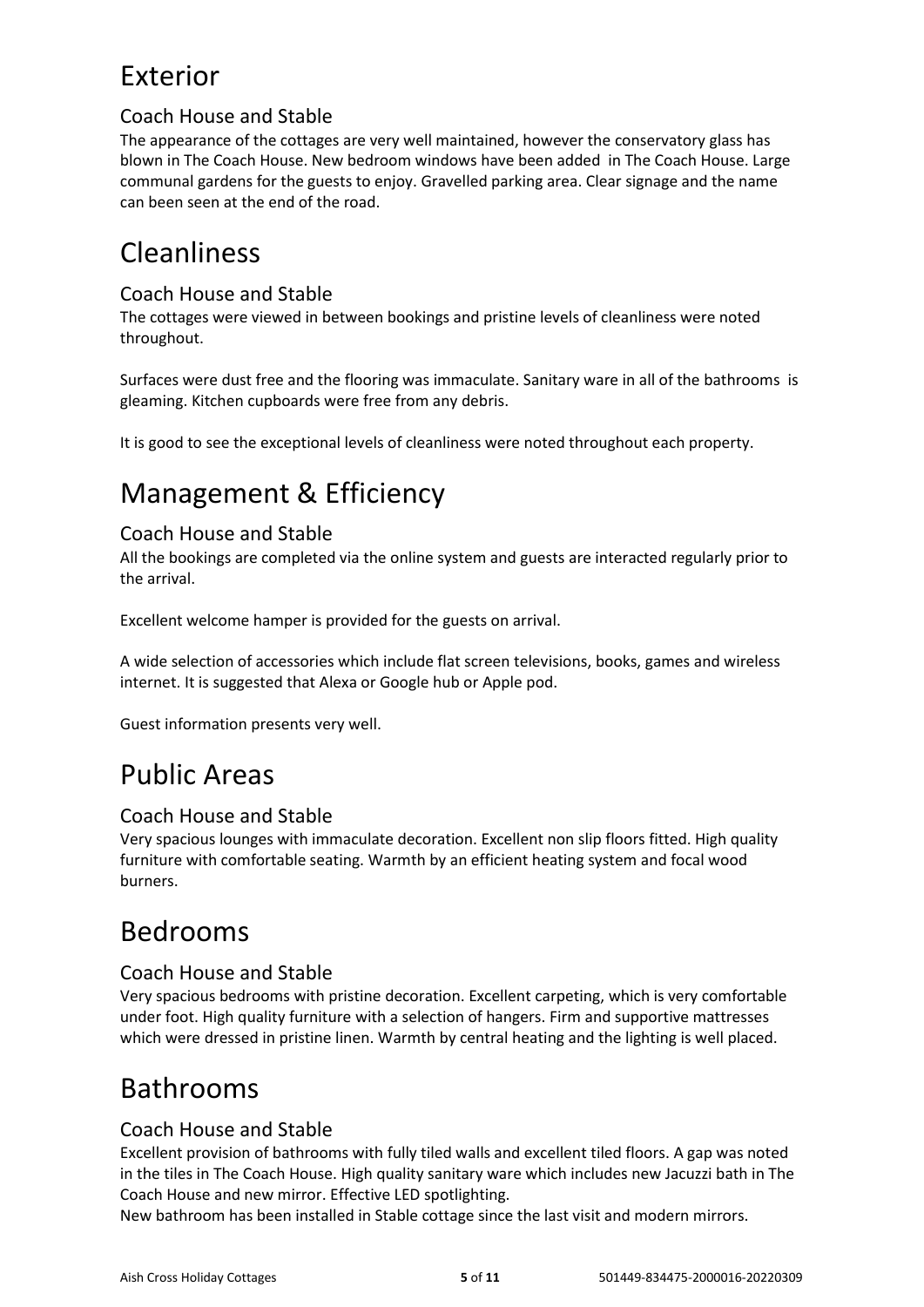# Kitchen

### Coach House and Stable

Decoration is well maintained and excellent non slip floors. High quality cupboards and work surfaces, however the work surface needs resealing in The Hayloft. New superb granite surfaces were installed in The Coach House. Effective spotlighting and a wide range of appliances which include a dishwasher. The fridge seal in Hayloft requires replacing or repairing. Modern white crockery and plentiful ovenware is provided. Very spacious and well configured kitchens.

# Additional Facilities

### Coach House and Stable

Laundry room, games room and barbecue hut are provided for the guests to use

### Units Seen

The Coach House, The Stable, The Hayloft were viewed with Mr and Mrs Pavey, the owners and Dawn, the manager

# Website Feedback

the cottages appear on the Visit England Assessment services and on the Visit England / The AA website www.ratedtrips.com . Link to the property profiles is below: https://visitenglandassessmentservices.com/establishments/aish-cross-holiday-cottages/ https://www.ratedtrips.com/establishments/aish-cross-holiday-cottages

Special offers for Visit England members are listed below: https://business.ratedtrips.com/business-support/member-offers

The website presents the cottage very well and the information appears correct. Guests can view the availability and book online. It is good to see the Visit England star rating logos are present. The accessibility guide could be added.

It is good to see social media is used. Visit England provides a free business hub which provides advice on marketing, social media marketing, accessibility and the pink book online. Link is below: www.visitbritain.org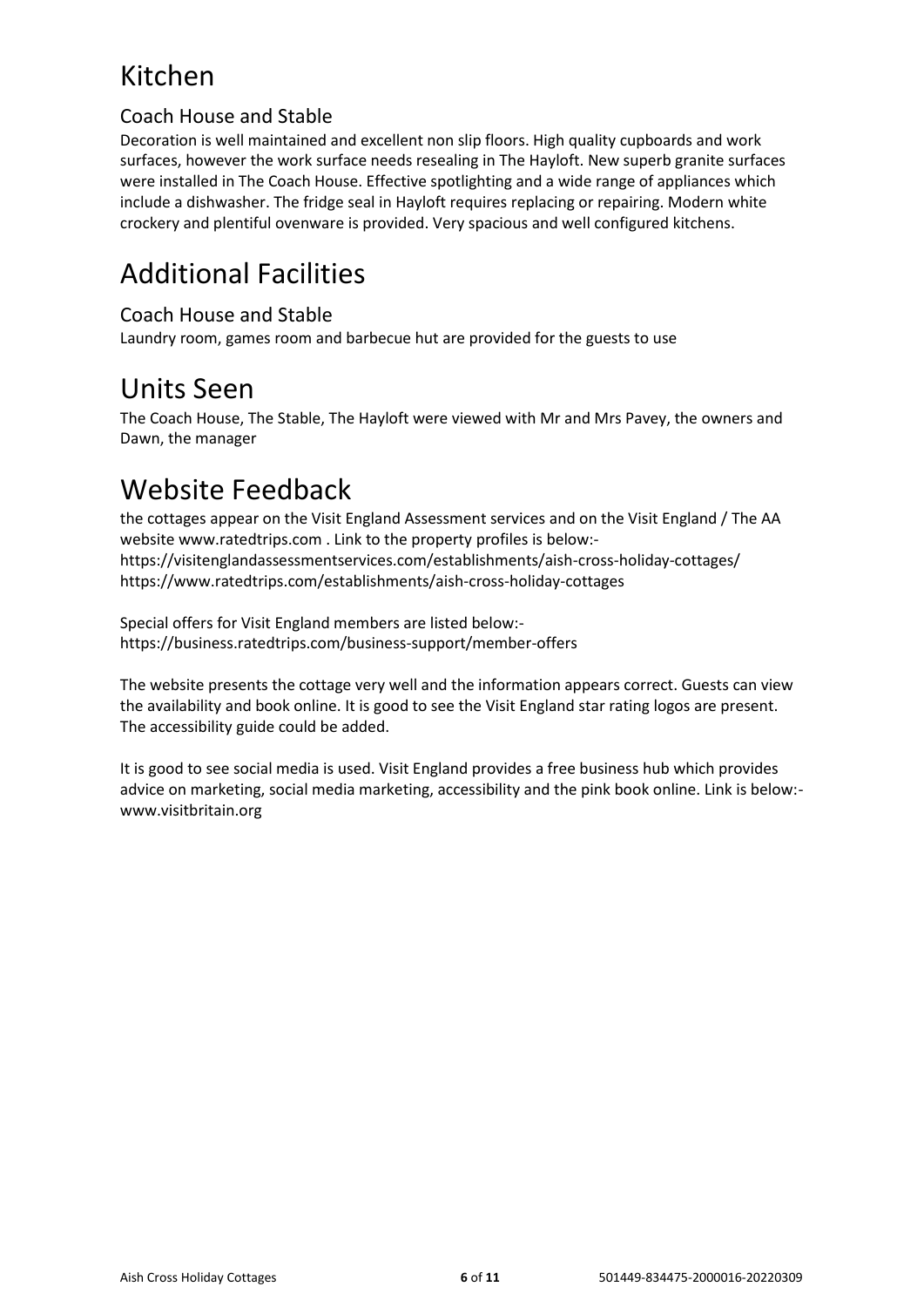### Potential for Improvement

Suggest Alexa or Google hubs could be added.

The Coach House Gap noted in the bathroom tiles.

Hayloft Replace or repair fridge seal Re-seal kitchen work surface.

#### ONE STEP

Access guide needs to be on the website There is a selection of chairs - however these need to be indicated to the guests they are available on request Wardrobe door or drawer handles to be easy grip, minimum turn - furniture needs to be moved from the other room Toilet seat riser available on request Horizontal support rail next to toilet Shelf or level surface within easy reach of toilet Clothes hook reachable from seated position

### **Highlights**

Stunning location with a pretty garden for the guests to use

Excellent levels of cleanliness were noted throughout

Superb welcome hamper for the guests on arrival.

It is good to see the new jacuzzi baths, mirrors updated and granite work surface in The Coach House.

Very good additional facilities which include a games room and barbecue hut.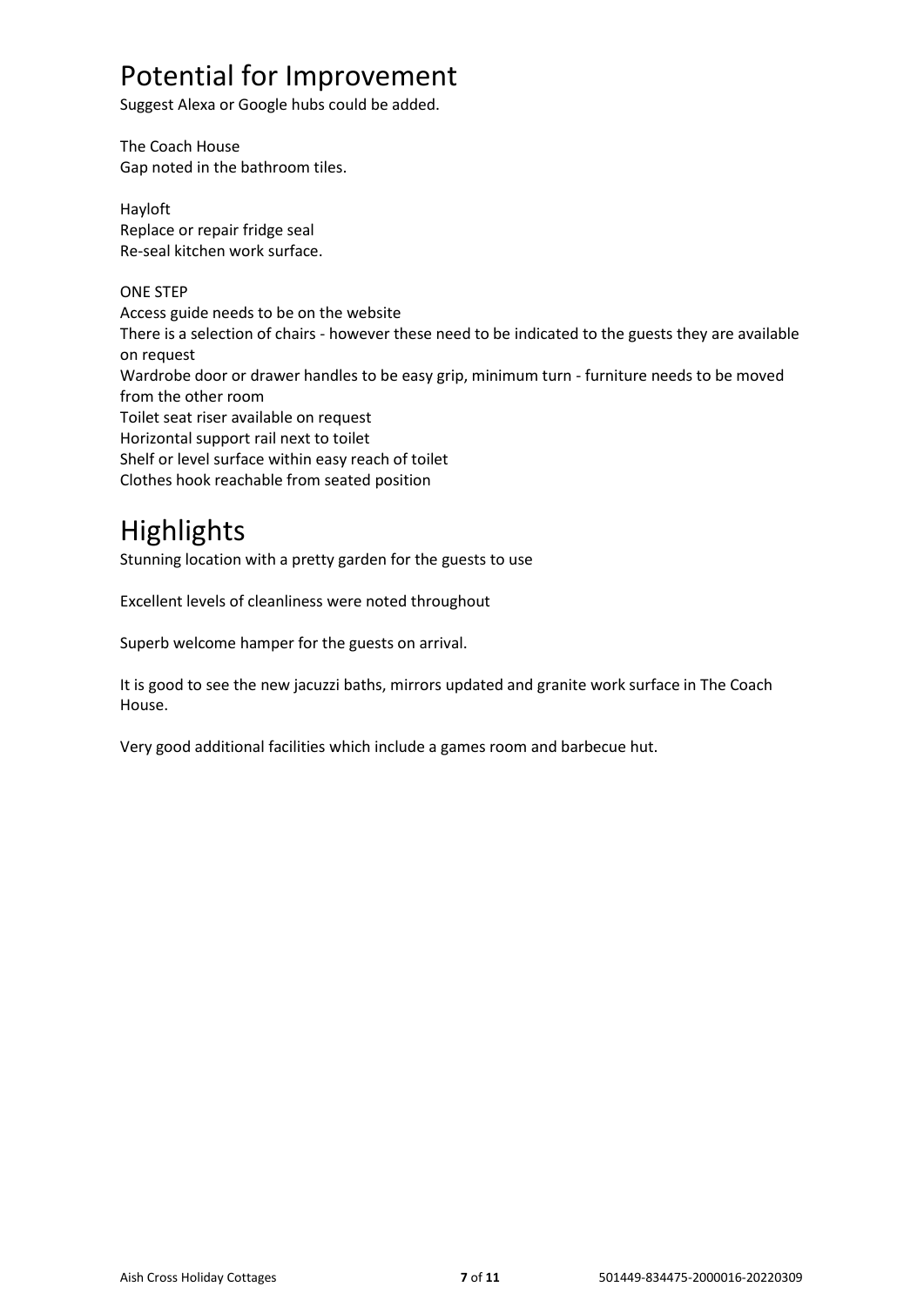# Minimum Entry Requirements

For a rating to be awarded by VisitEngland, a property must meet all Minimum Entry Requirements and any additional requirements appropriate for the star rating level.

### **Group** Coach House and Stable

**Standard** Self-Catering **Designator** Cottage **Rating** 5 Star Gold Award

At the time of our visit, all of the Minimum Entry Requirements and Additional requirements/Key Requirements were provided.

### **Group** The Hayloft

**Standard** Self-Catering **Designator** Cottage **Rating** 5 Star Gold Award

At the time of our visit, all of the Minimum Entry Requirements and Additional requirements/Key Requirements were provided.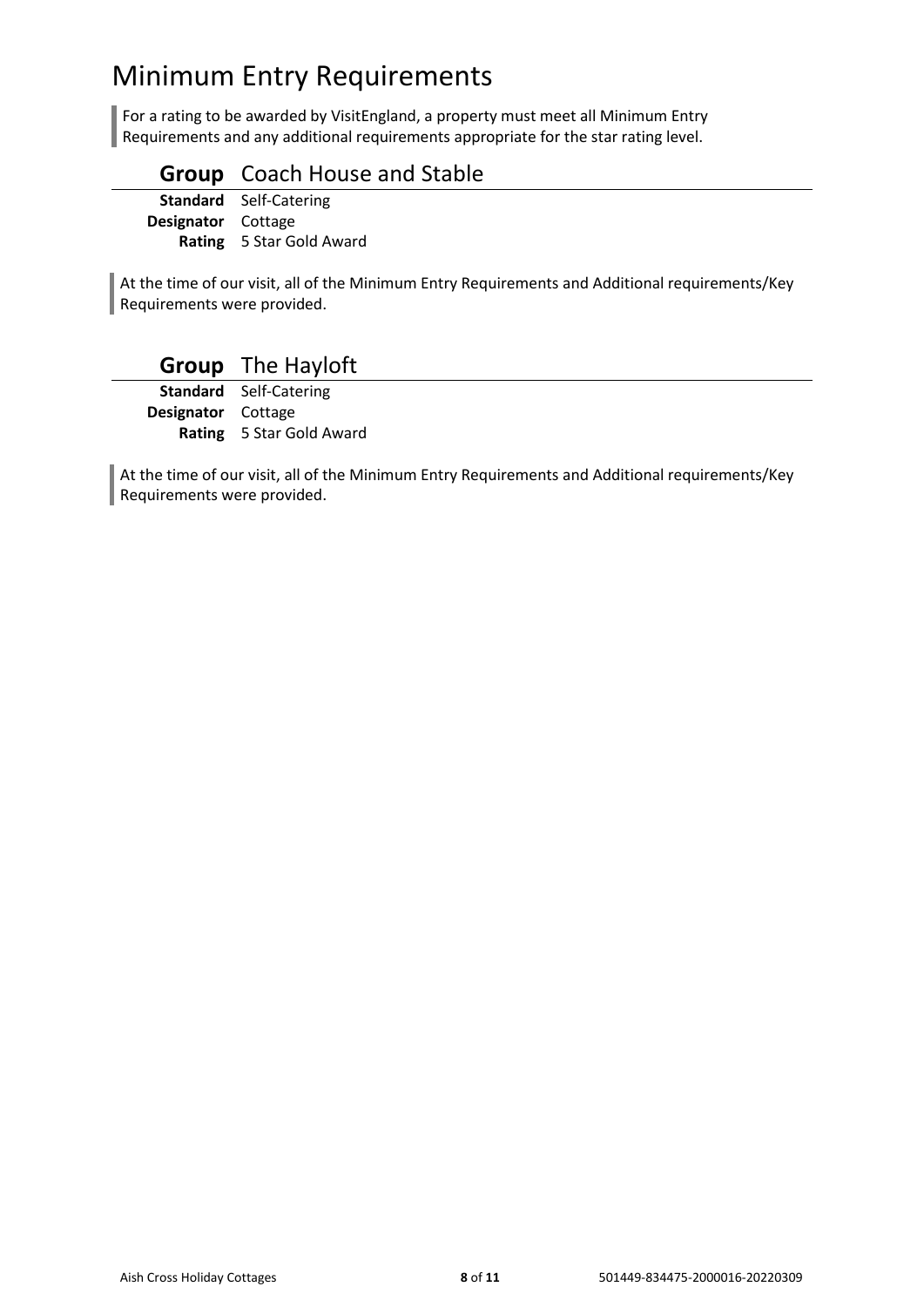### Specialities (optional)

The following specialities have been awarded:



Walkers Welcome Deficiencies: None



#### Cyclists Welcome

Deficiencies: None



### One Step Ahead

Deficiencies: Access guide needs to be on the website There is a selection of chairs however these need to be indicated to the guests they are available Wardrobe door or drawer handles to be easy grip, minimum turn furniture needs to be moved from the other room Toilet seat riser available on request Horizontal support rail next to toilet Shelf or level surface within easy reach of toilet Clothes hook reachable from seated position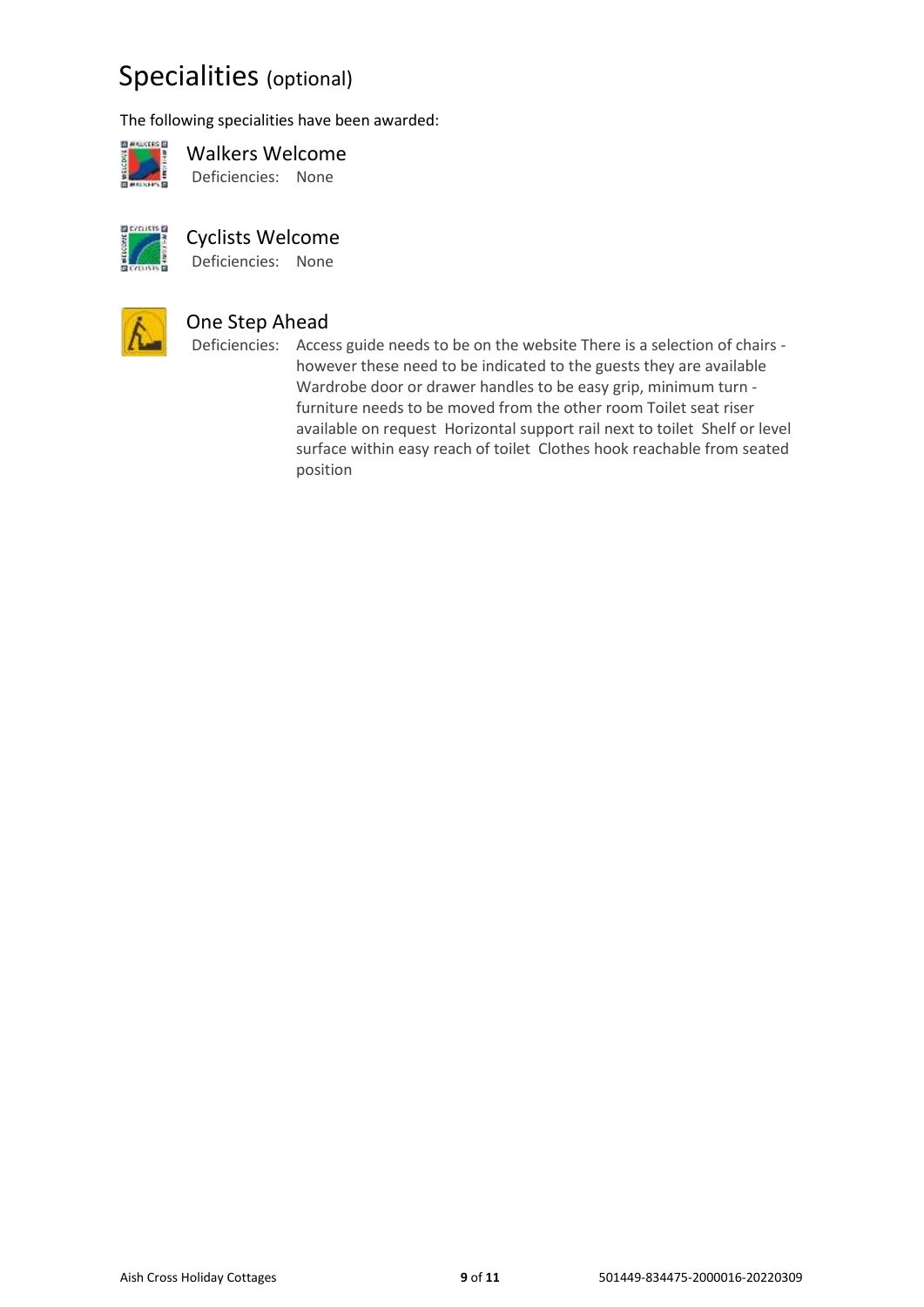### Useful Numbers

All property enquiries, including assessments, reports, ratings, signage, training, and logo requests

Customer Support **Customer Support Customer Support 01256 338350** VisitEnglandAssessmentServices@aamediagroup.co.uk

#### Assessment Services Accounts **1200 1200 1200 1200 1233** 207324

All financial and payment enquiries VECreditControl@aamediagroup.co.uk

# Useful Links

Online Details Portal Change your online information on RatedTrips.com; add up to 20 photographs. [Need help? Check out our frequently asked questions](https://business.ratedtrips.com/business-support/advice/how-do-I-update-my-page-on-rated-trips)

[www.ratedtrips.com/update](http://www.ratedtrips.com/update)

Business Support Advice and support for your business [www.ratedtrips.com/business-support](https://www.ratedtrips.com/business-support)

Membership Benefits<br>Exclusive member offers and discounts

[www.ratedtrips.com/member-offers](https://www.ratedtrips.com/member-offers)

# Participant offers and discounts



Discover more at [www.ratedtrips.com/member-offers](http://www.ratedtrips.com/member-offers)